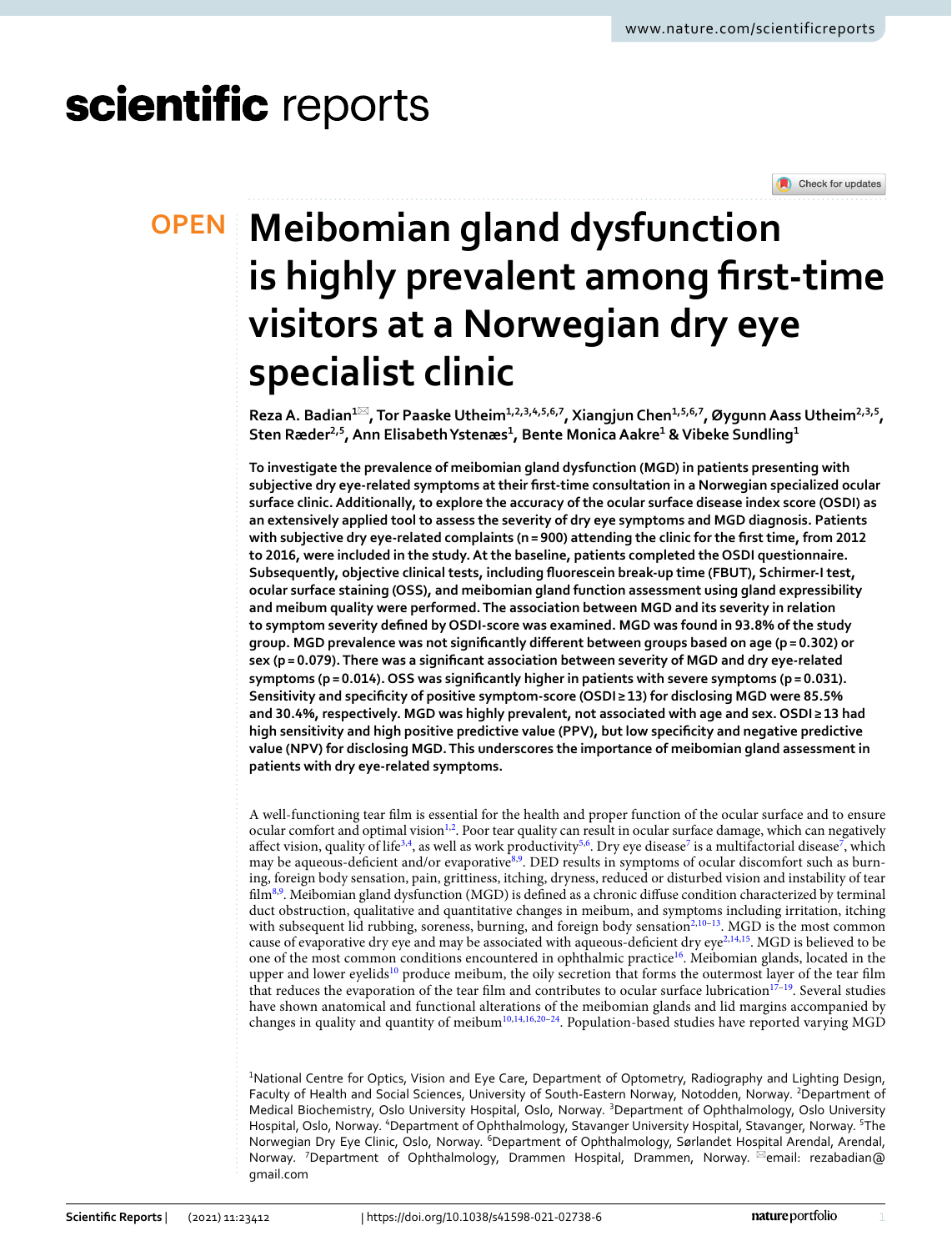|             | Female     | Male       | <b>Total</b>  |
|-------------|------------|------------|---------------|
| Age (years) | $n_f$ (%)  | $n_{m}(%)$ | $n_{f+m}$ (%) |
| $\leq 20$   | 9(1.3)     | 4(1.2)     | 13(1.4)       |
| $21 - 39$   | 123 (18.4) | 84 (36.2)  | 207(23.0)     |
| $40 - 59$   | 252 (37.7) | 73 (31.5)  | 325 (36.1)    |
| $60 - 79$   | 259 (38.8) | 65(28.0)   | 324 (36.0)    |
| $\geq 80$   | 25(3.7)    | 6(2.6)     | 31(3.4)       |
| Total       | 668 (100)  | 232 (100)  | 900 (100)     |

<span id="page-1-0"></span>**Table 1.** Distribution of the patients according to sex and age. n, number of subjects in a stratum; f, female; m, male.

| Age strata (years) | Female         | Male           | <b>Total</b>   |
|--------------------|----------------|----------------|----------------|
| ${}_{20}$          | 8/9(88.9)      | 4/4(100)       | 12/13(92.3)    |
| $21 - 39$          | 114/123 (92.7) | 75/84 (89.3)   | 189/207 (91.3) |
| $40 - 59$          | 238/252 (94.4) | 67/73 (91.8)   | 305/325 (93.8) |
| $60 - 79$          | 249/259 (96.1) | 61/73(83.6)    | 310/324 (95.8) |
| > 80               | 23/25 (92.0)   | 5/6(83.3)      | 28/31 (90.3)   |
| Total              | 632/668 (94.6) | 212/232 (91.4) | 844/900 (93.8) |

<span id="page-1-1"></span>**Table 2.** Prevalence of MGD by sex and age groups. N, total number of patients, females and males in age group; n, number of patients with MGD in sub-groups. (%) Prevalence value in percent for each subgroup.

prevalence worldwide, characterized by using diferent diagnostic defnitions to diagnose MGD. In the US study of Salisbury, prevalence of dry eye was 3.5%, while among those with dry eye symptoms and signs 20.7% had MGD mentioned in the study as meibomititis<sup>[25](#page-6-18)</sup>.

The prevalence of MGD is high in Asian populations<sup>26-[28](#page-6-20)</sup>. In a Chinese study, the prevalence of subjective dry eye symptoms was 21%, however, using the presence of telangiectasia at the lid margin as defnition of MGD resulted in a prevalence of 69[%26.](#page-6-19) An Indonesian population-based study of subjects of Malay ethnicity found MGD prevalence to be 56.3[%27.](#page-6-21) In a Japanese clinic-based, study MGD prevalence among patients scheduled for cataract surgery was 74.5%<sup>28</sup>. Reported MGD prevalence in European (21.9%)<sup>[29](#page-6-22)</sup> and U.S. (38.9%) populations is markedly lower<sup>20</sup>. Notably, the diagnostic criteria used to define and diagnose MGD across these studies varies considerably<sup>16</sup>. In this study, MGD diagnosis was made according to the report of the International Workshop on Meibomian Gland Dysfunction from 20[11](#page-6-23)<sup>11</sup>.

The specialized ocular surface clinic in Oslo is unique in the Nordic region by being dedicated to diagnosis and treatment of patients with dry eye-related symptoms. To our knowledge, no studies have explored how prevalent MGD is in Norwegian patients with dry eye symptoms. The aim of this study was to explore how prevalent MGD is among the frst-time visitors to the clinic and to explore the accuracy of symptoms in identifying MGD.

#### **Material and methods**

Study population, inclusion and exclusion criteria. This study had a cross-sectional design. Patients with dry eye-related symptoms at their baseline visit to the Norwegian specialized ocular surface clinic between January 2012 to January 2016, either self-referred, referred by optometrists, ophthalmologists, or general practitioners, were consecutively recruited to the study group. Patients who attended the clinic having followed their habitual dry eye treatment, either self-initiated or optometrists, ophthalmologists or general practitioners. Follow-up visitors or patients with a history of any ocular surgery in the past 12 months, conditions including ocular infections, or ocular allergy were not included.

**Prevalence.** Prevalence is a frequency measure of morbidity that is defined as the proportion or rate of individuals who have a particular disease or condition at or during a particular time period. The frequency measure for the prevalence used here was proportion<sup>30,31</sup>. In this study, we defined the prevalence of MGD as the proportion of patients with MGD of the total number of patients in the study group, in the group as a whole or in age- and sex-stratifed groups (Table [1\)](#page-1-0) and in each symptom-category (Table [2\)](#page-1-1).

**Clinical examinations, study parameters, and MGD diagnostic criteria.** A comprehensive ophthalmic examination including assessment of subjective symptoms using Ocular Surface Disease Index (OSDI) questionnaire, and objective clinical signs/measurements including fuorescein tear break-up time (FBUT), ocular surface staining (OSS), Schirmer-I test (without anesthesia), and meibomian gland function evaluation were performed<sup>32</sup>. The OSDI is a 12-item self-reported symptom questionnaire that is one of the most used survey instruments to assess the severity of the subjective dry eye symptoms and its efects on visual function with a

2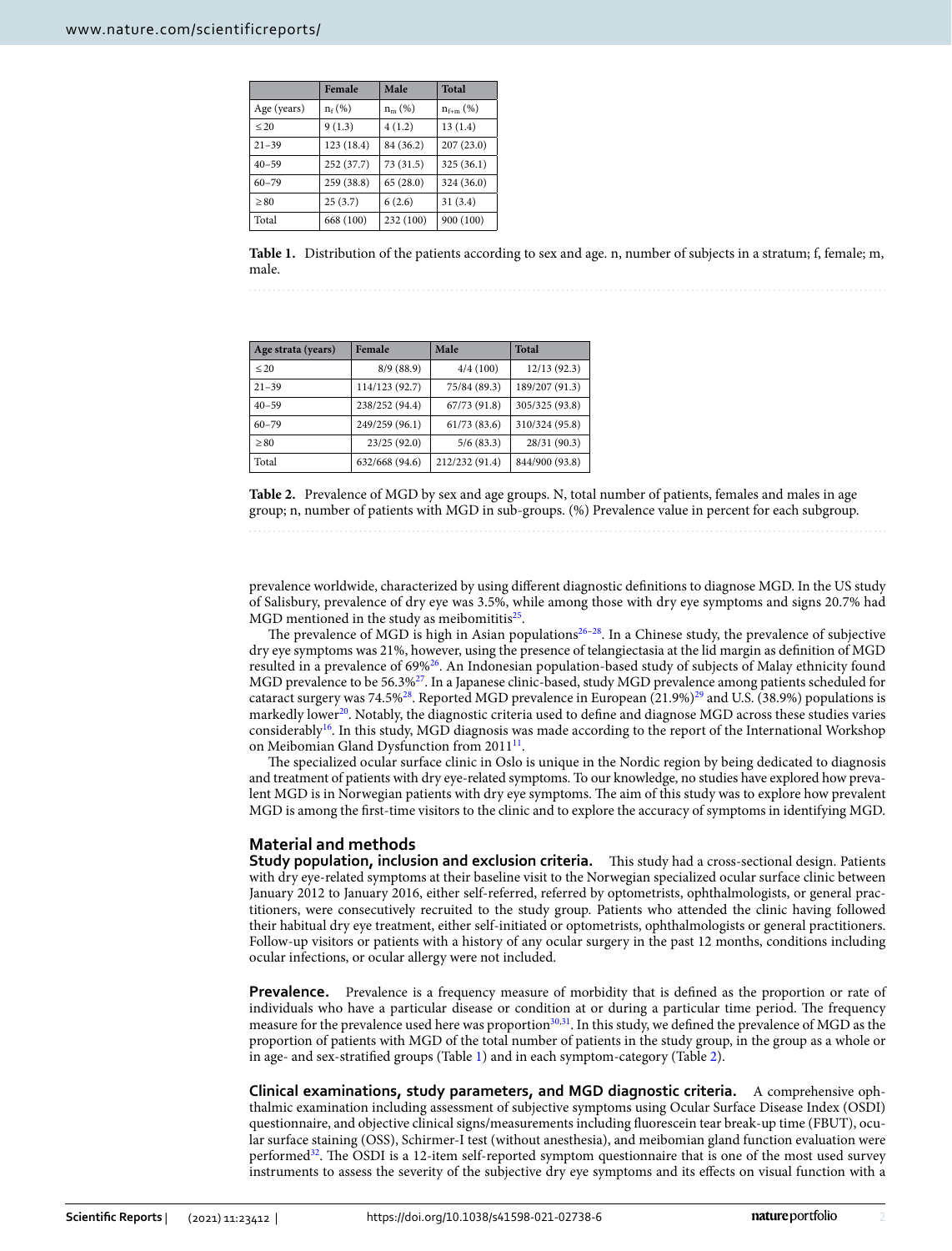|                            | <b>Sex</b>      |                     | Age (years)       |              |                        |                        |                        |                    |
|----------------------------|-----------------|---------------------|-------------------|--------------|------------------------|------------------------|------------------------|--------------------|
| <b>OSDI</b> groups         | All $(N = 900)$ | Female<br>$(n=668)$ | Male<br>$(n=232)$ | $0-20(n=13)$ | $21 - 39$<br>$(n=207)$ | $40 - 59$<br>$(n=325)$ | $60 - 79$<br>$(n=324)$ | $\geq 80$ (n = 31) |
| Normal<br>(OSDI < 13)      | 139 (15.4)      | 94 (14.1)           | 45(15.4)          | 2(15.4)      | 43(20.8)               | 39(12.0)               | 51(15.7)               | 4(12.9)            |
| Mild (OSDI<br>$13 - 22$    | 155 (17.2)      | 108(16.2)           | 47(20.3)          | 2(15.4)      | 34(16.4)               | 62(19.1)               | 52(16.0)               | 5(16.1)            |
| Moderate<br>$(OSDI 23-32)$ | 141 (15.7)      | 99 (14.8)           | 42(18.1)          | 3(23.1)      | 27(13.0)               | 51(15.7)               | 54 (16.7)              | 6(19.4)            |
| Severe<br>$(OSDI \geq 33)$ | 465(51.7)       | 367 (54.9)          | 98 (42.2)         | 6(46.2)      | 103(49.8)              | 173(53.2)              | 167(51.5)              | 16(51.6)           |

<span id="page-2-0"></span>**Table 3.** Distribution of dry eye symptoms by sex and age, n (%). OSDI, Ocular surface disease index; n, total number of patients in each subgroup; N, total number of patients in the study.

recall period of one week<sup>33</sup>. For assessing dry eye-related symptoms, we applied the OSDI-score, which ranges from 0 to 100, with four conventional symptom categories. The severity of subjective symptoms was categorized as; normal (0≥OSDI-score<13), in this study referred to as "normal symptom load", mild (13–22), moderate (23-32), and severe (33-100) symptoms. The last three categories constituted the symptomatic group that is all patients with OSDI  $\geq$  13<sup>34,35</sup>.

Tear film stability was assessed by measuring FBUT after instillation of 5  $\mu$ L of 2.0% fluorescein dye into the conjunctival sac with a micro-pipette, with values  $\leq 10$  s defined as unstable tear film<sup>[32,](#page-6-26)36</sup>. The staining of interpalpebral cornea and conjunctiva with fuorescein constituted ocular surface staining (OSS) was used to evaluate ocular surface damage, which was graded according to the Oxford grading scheme, ranging on a scale from 0 to 1[532](#page-6-26)[,37.](#page-7-2) Tear production was assessed by performing the Schirmer-I test (without anesthesia).Wetting of the Schirmer strip after 5 min was measured, and values < 10 mm were defined as abnormal<sup>[32](#page-6-26),[36](#page-7-1)</sup>.

Meibomian gland expressibility (ME) and meibum quality (MQ) were evaluated under a slit-lamp microscope by applying frm pressure using a cotton-tipped applicator onto the lower lid margin. ME was graded on a 4-point scale based on the number of expressible glands in the central fve glands: grade 0, all fve glands expressible; grade 1, 3–4 glands expressible; grade 2, 1–2 glands expressible; and grade 3, 0 glands expressibl[e11](#page-6-23). MQ was graded on a scale from 0 to 3 by examining the secretion of central eight meibomian glands in the lower lid: grade 0: clear meibum; grade 1: cloudy meibum; grade 2: cloudy with particles; and grade 3: inspissated or toothpastelike meibum. A sum score for the central eight glands (range  $0-24$ ) was then calculated<sup>[11](#page-6-23)</sup>. The severity of MGD was graded according to MQ and ME scores: grade 0, no MGD; grade 1, ME score=1 and/or MQ≥2–4; grade 2, ME score=1 and/or MQ≥4–8; grade 3, ME score=2 and/or MQ≥8 but<13; and grade 4, ME score=3 and/ or MQ ≥ 13<sup>38</sup>. The criteria for MGD diagnosis in patients aged ≤ 20 years was score > 1 for either MQ or ME; and in patients aged > 20 years, a score of 1 for both MQ and ME or a score > 1 for either MQ or ME<sup>[11](#page-6-23),[38](#page-7-3)</sup>.

OSDI-score as described above, was used as an instrument to assess the severity of dry eye-related symptoms<sup>34,35</sup>. Thus, we examined the accuracy of OSDI-score ( $\geq$ 13) by measuring its sensitivity and specificity in relation to disclose MGD that was the "disease" in focus for this study. It is worth underscoring that OSDI is not a tool to diagnose MGD rather to assess symptoms. OSDI measures dry eye-related symptoms. On this basis, the accuracy of OSDI measuring symptoms vis-à-vis presence or absence of MGD diagnosis was investigated, using binary classifcation of patients according to absence or presence of dry eye symptoms (normal symptom load OSDI<13 and symptomatic OSDI≥13) versus absence or presence of MGD. On this basis, using a contingency table reporting binary classifcation of patients according to the OSDI score (normal symptom load/OSDI<13, and symptomatic category: OSDI ≥ 1[3\)](#page-2-0) relative to absence or presence of MGD (Table 3). The sensitivity and specificity of OSDI score ≥ 13 in revealing MGD were determined. Subsequently, positive and negative predic-tive values (PPV, and NPV, respectively) were calculated based on the MGD prevalence<sup>[39](#page-7-4)</sup>. PPV is defined as the probability of the subject/patient having MGD given that the OSDI score≥13, that is having mild, moderate and severe dry eye symptoms. NVP is defned as the probability of the patient/subject not having MGD given that the OSDI score <13, that is the patient having a normal symptom load. The formula and calculations of PPV and NPV are detailed in Eqs. ([1](#page-2-1)) and [\(2](#page-2-2)), respectively.

<span id="page-2-2"></span><span id="page-2-1"></span>
$$
PPV = \frac{\text{Sensitivity} \times \text{Prevalance}}{\text{Sensitivity} \times \text{Prevalance} + (1 - \text{specificity}) \times (1 - \text{prevalence})} = \frac{0.855 \times 0.938}{0.855 \times 0.938 + (1 - 0.304) \times (1 - 0.938)} = 0.9506
$$
\n
$$
PPV = 95.06\%
$$
\n
$$
NPV = \frac{\text{Specificity} \times (1 - \text{Prevalance})}{(1 - \text{Sensitivity}) \times \text{Prevalance} + \text{Specificity} \times (1 - \text{prevalence})} = \frac{0.3 \times (1 - 0.938)}{(1 - 0.855) \times 0.938 + 0.304 \times (1 - 0.938)} = 0.1487
$$
\n
$$
NPV = 14.9\%
$$
\n
$$
(2)
$$

**Statistical analysis.** Statistical analysis was performed using the Statistical Package for the Social Sciences (IBM SPSS Statistics, 24.0). The data are reported as frequencies, percentages with 95% confidence intervals (CIs), and means with standard deviation (SD). Pearson's chi-square ( $\chi^2$ ) tests were used for testing associations between categorical groups; MGD, MGD severity, sex, age, symptomatic and asymptomatic OSDI, and sever-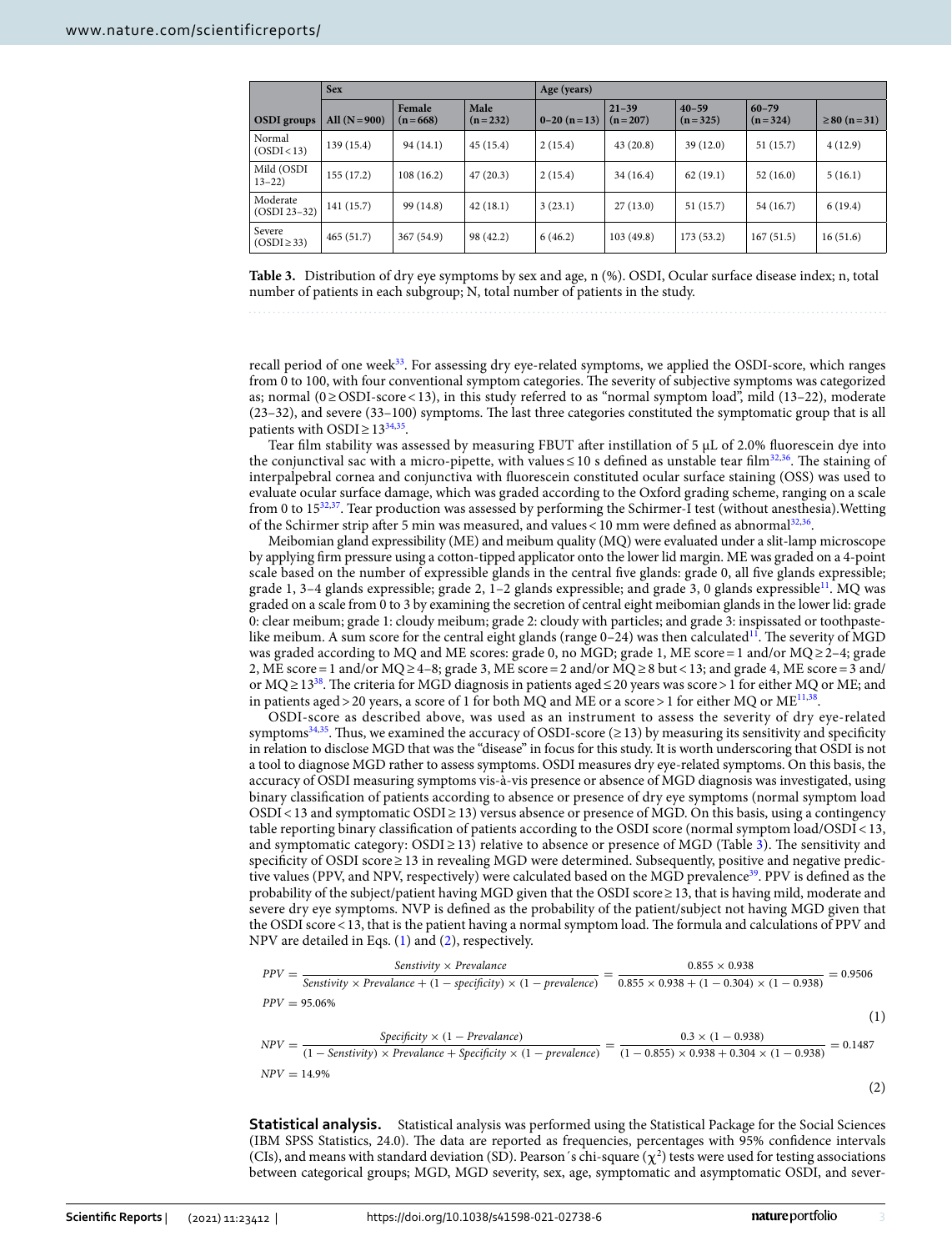



<span id="page-3-0"></span>

ity of dry eye symptoms. Correlations were tested using Spearman correlation. Kruskal–Wallis test was used to test for inter-group comparisons of clinical signs between diferent OSDI symptom categories. We used Dunn's test with Bonferroni correction for post hoc analysis. A *p* value of <0.05 was considered statistically significant.

**Ethical considerations.** The study conformed to the Declaration of Helsinki, and informed consent was obtained from all patients. The Regional Committee for Medical & Health Research Ethics, Section C, South East Norway (REC) has reviewed the use of data material from the Norwegian Dry Eye Clinic. The REC found the research project "Evaluation of data from the Norwegian Dry Eye Clinic" to be outside the remit of the Act on Medical and Health Research (2008) and, therefore, can be implemented without its approval. A letter of exemption by REC is provided. Since 2013, extensive data have been collected and transformed into data sets to address specific research questions in various publications in The Norwegian Dry Eye Clinic.

# **Results**

**Demographics.** In total, 1027 patients were eligible for the study; complete data, including OSDI, ME, and MQ was available in 900 patients (87.6%) and were included in the analyses. The mean age of patients was 52±16.7 years, 74.2% of patients (n=668) were female. Figure [1](#page-3-0) shows the age distribution in the study group and Table [1](#page-1-0) presents the distribution of study subjects based on age and sex.

**Overall MGD prevalence and laterality of MGD.** In total, 844 patients had MGD; giving an overall MGD prevalence of 93.8% (95% CI 90.0–95.3). Prevalence of MGD was not statistically signifcantly diferent between age groups and the sexes. MGD prevalence among female and male subjects was 94.6% (95% CI 92.9–96.3) and 91.4% (95% CI 97.7–95.0), respectively. Table [2](#page-1-1) details the MGD prevalence data in the age- and sex-stratifed groups. In 95.0% (95% CI 93.3–96.4) of the MGD patients the diagnosis was bilateral (unilateral: 5% (95% CI 3.6–6.7). With respect to sex 93.5% of female and 89.9% of male patients had bilateral MGD.

**OSDI score in relation to MGD diagnosis.** In all, 84.6% (95% CI 82.2–87.0) of MGD patients had dry eye symptoms (OSDI score  $\geq$  13), and 15.4% (95% CI 13.1–17.8) had "normal symptom load" (OSDI score < 13). Prevalence of MGD in patients with dry eye symptoms (symptomatic group) versus patients with "normal symptom load" was signifcantly diferent (*p*=0.001), 94.9% (95% CI (93.3–96.5), and 87.8% (95% CI 82.3–93.3%), respectively. Table [3](#page-2-0) shows the sex and age-stratifed OSDI-score distribution. In all, the percentage of patients with mild, moderate and severe dry eye symptoms in the group was 17.2% (95% CI 14.8–19.7), 15.7% (95% CI 13.3 – 18.1), and 51.7% (95% CI 48.4–54.9), respectively. MGD severity and dry eye symptom severity in the three subgroups (OSDI $\geq$ 13; mild, moderate, severe) were significantly associated ( $p=0.014$ ), higher MGD severity was associated with more severe dry eye symptoms. Table [4](#page-4-0) presents MGD prevalence in groups stratified according to MGD severity and MGD prevalence for the four OSDI categories. The sensitivity and specificity of dry eye symptoms (OSDI-score≥13) for disclosing MGD were 85.5% and 30.4%, respectively (Table [5](#page-4-1)). Positive predictive value (PPV) and negative predictive value (NPV) were determined to be 95.1% and 14.9%, respectively (Eqs. [1](#page-2-1) & [2\)](#page-2-2).

**Relationship between OSDI‑symptom severity categories and clinical signs; FBUT, OSS, and Schirmer.** The mean values of FBUT, OSS, and Schirmer-I test for both eyes of all patients by the four OSDI categories are presented in Table [6](#page-4-2). There was a statistically significant difference for OSS between the groups  $(p=0.031)$ . However, pairwise post hoc analysis using Dunn's test with Bonferroni correction failed to identify

4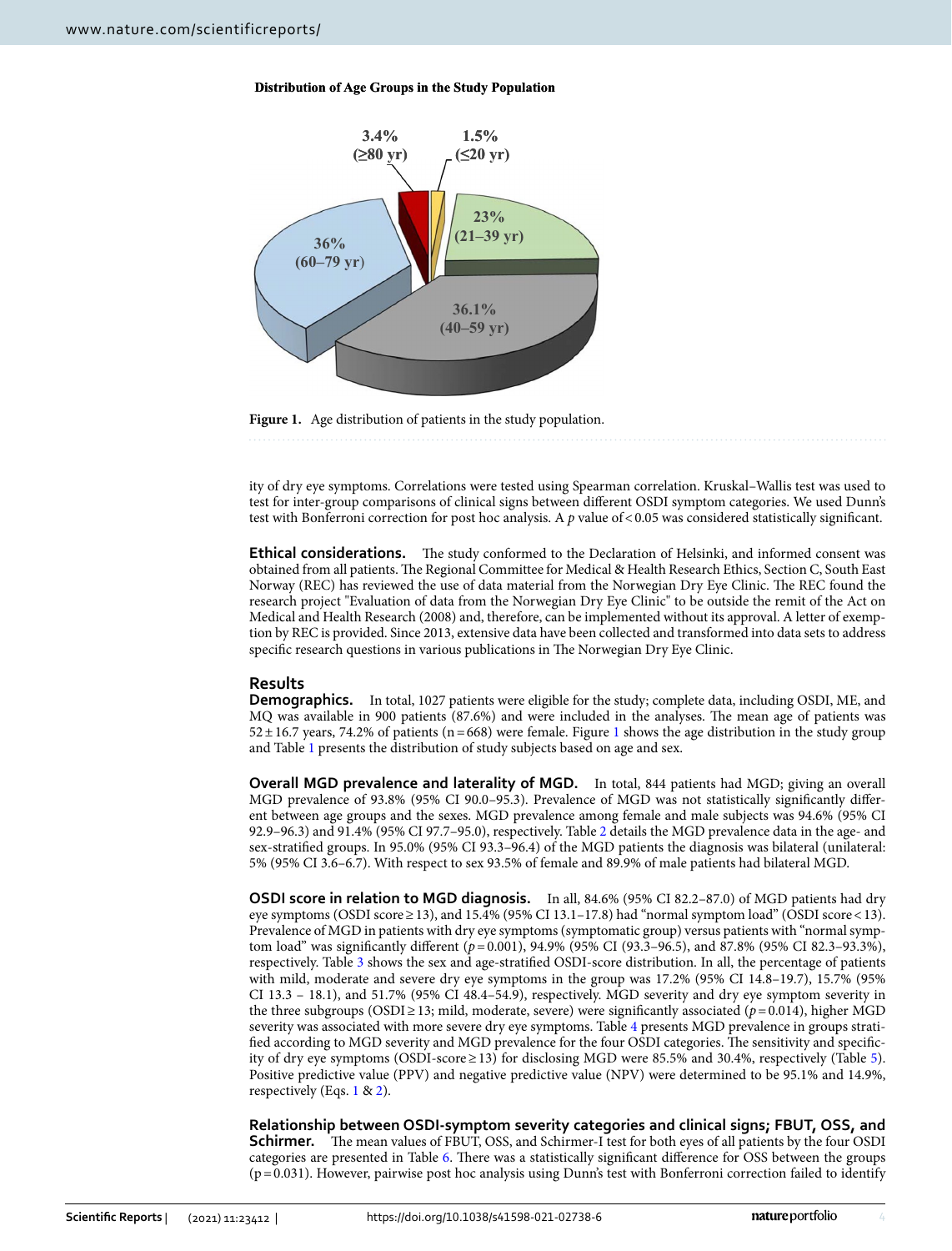|                        | <b>MGD</b> severity grade |         |           |                |                                                          |  |  |
|------------------------|---------------------------|---------|-----------|----------------|----------------------------------------------------------|--|--|
| Dry eye severity grade | $\mathbf{0}$<br>$n = 56$  | $n = 4$ | $n = 167$ | 3<br>$n = 513$ | 4<br>$n = 160$ (prevalence in the MGD, OSDI subgroups %) |  |  |
| 1 Normal symptom load  | 17(30.4)                  | 1(25.0) | 22(13.2)  | 70(13.6)       | 29(18.1)                                                 |  |  |
| 2 Mild                 | 9(16.1)                   | 1(25.0) | 38 (22.8) | 87 (17.0)      | 20(12.5)                                                 |  |  |
| 3 Moderate             | 12(21.4)                  | 0(0.0)  | 22(13.2)  | 76 (14.8)      | 31(19.4)                                                 |  |  |
| 4 Severe               | 18(32.1)                  | 2(50.0) | 85(50.9)  | 280(54.6)      | 80(50.0)                                                 |  |  |

<span id="page-4-0"></span>**Table 4.** Dry eye symptom severity and MGD Severity. MGD, meibomian gland dysfunction; OSDI, Ocular Surface Disease Index. Grade 0: OSDI<13, grade 1: OSDI=13–22, grade 2: OSDI=23–32, grade 3:  $OSDI = \geq 33-100$ , n: number, (%) percentage in each subgroup, n (%): number of subjects and prevalence in % in each subgroup.

|                                         |     | <b>OSDI</b> test result                           |                                                     |              |  |
|-----------------------------------------|-----|---------------------------------------------------|-----------------------------------------------------|--------------|--|
| Presence or absence of MGD<br>diagnosis |     | Normal symptom load<br>OSDI-score<br>$< 13(0-12)$ | Symptomatic<br>OSDI-score $\geq$ 13<br>$(13 - 100)$ | <b>Total</b> |  |
| MGD                                     | No  | 17                                                | 39                                                  | 56           |  |
| <b>MGD</b>                              | Yes | 122                                               | 722                                                 | 844          |  |
| Total                                   | 139 | 761                                               | 900                                                 | 900          |  |

<span id="page-4-1"></span>**Table 5.** Contingency table for calculation of sensitivity and specifcity of OSDI score in relation to MGD diagnosis. OSDI, Ocular Surface Disease Index; MGD, Meibomian gland dysfunction. Sensitivity: 722/  $(122 + 722) = 722/844 = 0.855$  or 85.5%. Specificity:  $17/(17+39) = 17/56 = 0.3035$  or 30.4%.

|                                              |     |      |           | 95% Confidence interval for<br>mean |                    |                               |  |
|----------------------------------------------|-----|------|-----------|-------------------------------------|--------------------|-------------------------------|--|
| OSDI-based symptom category                  | N   | Mean | <b>SD</b> | Lower bound                         | <b>Upper bound</b> | Kruskal-Wallis test (P value) |  |
| Schirmer-I                                   |     |      |           |                                     |                    |                               |  |
| Normal/normal symptom load (OSDI<13: 0-12)   | 138 | 14.2 | 9.5       | 12.6                                | 15.8               |                               |  |
| Mild (OSDI 13-22)                            | 155 | 16.0 | 9.5       | 14.5                                | 17.5               |                               |  |
| Moderate (OSDI 23-32)                        | 139 | 15.4 | 8.9       | 13.9                                | 16.9               | 0.138                         |  |
| Severe (OSDI 33-100)                         | 462 | 14.5 | 9.3       | 13.7                                | 15.4               |                               |  |
| Total                                        | 894 | 14.9 | 9.3       | 14.3                                | 15.5               |                               |  |
| <b>FBUT</b>                                  |     |      |           |                                     |                    |                               |  |
| Normal/normal symptom load (OSDI < 13: 0-12) | 139 | 5.6  | 4.3       | 4.8                                 | 6.3                |                               |  |
| Mild (OSDI 13-22)                            | 155 | 5.0  | 3.6       | 4.5                                 | 5.6                |                               |  |
| Moderate (OSDI 23-32)                        | 141 | 5.1  | 4.4       | 4.4                                 | 5.9                | 0.079                         |  |
| Severe (OSDI 33-100)                         | 461 | 4.6  | 3.7       | 4.3                                 | 5.0                |                               |  |
| Total                                        | 896 | 4.9  | 3.9       | 4.7                                 | 5.2                |                               |  |
| <b>OSS</b>                                   |     |      |           |                                     |                    |                               |  |
| Normal/normal symptom load (OSDI < 13: 0-12) | 139 | 1.5  | 1.7       | 1.2                                 | 1.8                |                               |  |
| Mild (OSDI 13-22)                            | 155 | 1.4  | 1.7       | 1.2                                 | 1.7                |                               |  |
| Moderate (OSDI 23-32)                        | 141 | 1.4  | 1.7       | 1.1                                 | 1.7                | $0.031*$                      |  |
| Severe (OSDI 33-100)                         | 465 | 1.9  | 2.2       | 1.7                                 | 2.1                |                               |  |
| Total                                        | 900 | 1.7  | 2.0       | 1.6                                 | 1.8                |                               |  |

<span id="page-4-2"></span>**Table 6.** Comparison of the average values for Schrimer-1 test, FBUT, and OSS of the two eyes of all study subjects and inter-group comparisons in relation to OSDI-based four symptom categories. FBUT, Fluorescein break-up time; OSS, Ocular surface staining; N, Number of individuals in each subgroup; OSDI, Ocular Surface Disease Index.

statistically significant difference. The mean values for FBUT decreased with increasing OSDI scores; however, the intergroup difference did not reach statistical significance ( $p = 0.079$ ). The Schirmer test was not significantly different between symptom groups (p=0.138).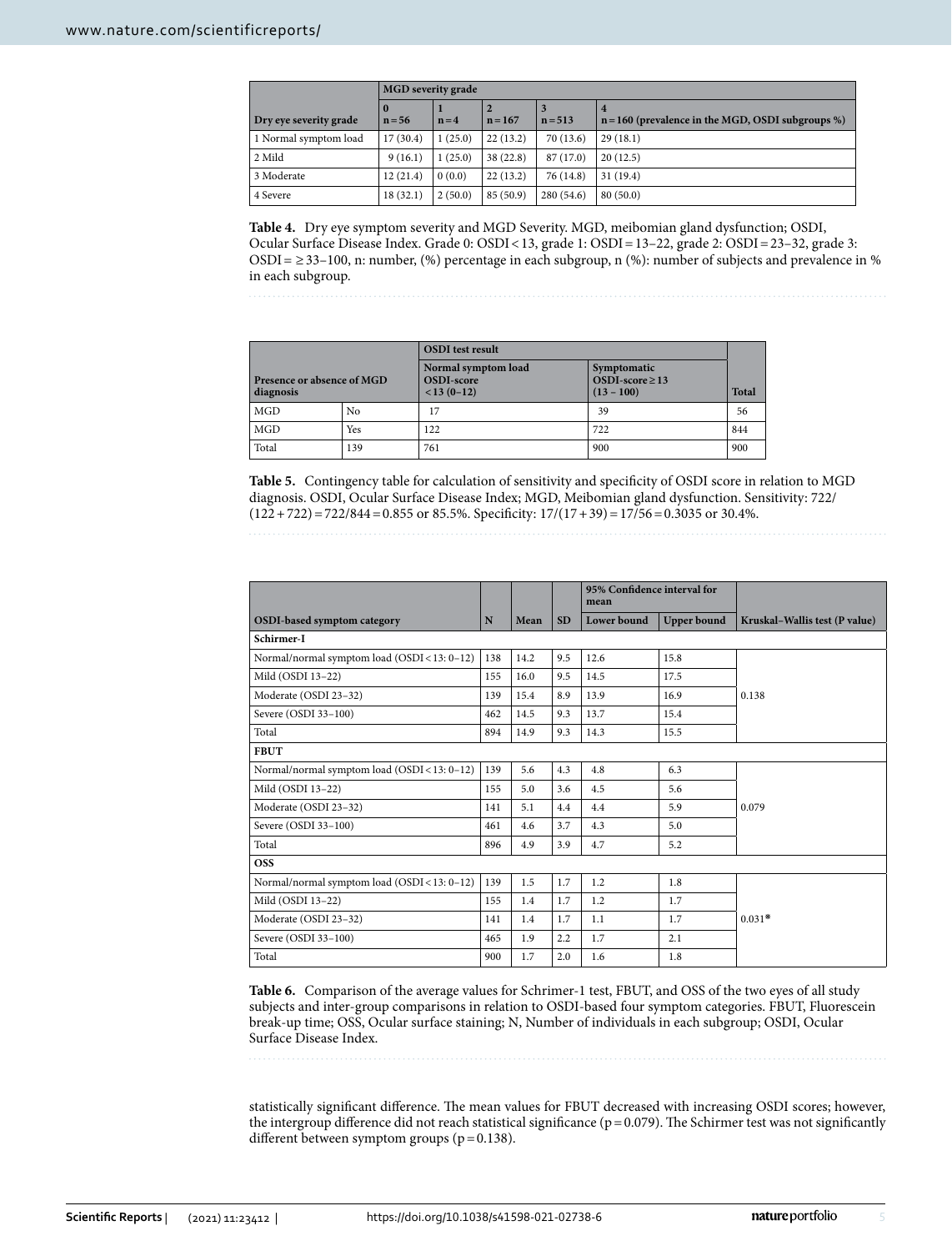### **Discussion**

The vast majority of patients in this clinic-based study population had MGD. MGD was not associated with either age or sex. However, there was a signifcant association between the presence of MGD and subjective dry eye symptoms. Moreover, MGD severity and dry eye symptom severity also showed signifcant association.

Population-based studies of MGD prevalence have reported conficting results with respect to age and sex. Whereas some studies have found MGD to be more prevalent in men<sup>[27,](#page-6-21)29</sup>, others have not supported the association with sex<sup>25</sup>. Our results are in agreement with the latter study, as we did not find a relationship between MGD prevalence and sex. Tis result conficts with fndings in an Austrian dry eye clinic population, reporting MDG more frequently in females $40$ .

The differences in prevalence can reflect population differences, and partly be because the MGD criteria used in diferent prevalence studies vary signifcantly. MGD prevalence studies, conducted as population-based studies, have shown substantial variation in MGD prevalence<sup>[20,](#page-6-16)25-[27](#page-6-21),[29](#page-6-22),[41](#page-7-6)</sup>. MGD is often clinically defined based on evaluation of meibomian gland obstruction, gland dropout, and abnormal gland secretions. In 26 studies reviewed by the International Workshop on MGD clinical trials subcommittee, 53.8% contained meibomian gland secretion assessment, 50% included the symptoms associated with DED, as entry, diagnostic or outcome criteria, and lid abnormalities such as telangiectasia was reported in 38.5[%42](#page-7-7).

The high prevalence of MGD in the present study likely reflects the sample population and diagnostic criteria. The study was conducted in a clinic-based population of first-time visitors with primarily subjective dry eyerelated complaints and not in a general population; hence, a higher prevalence of MGD is expected. Nevertheless, the prevalence was higher than found in an Austrian dry eye clinic population<sup>40</sup>, a result that likely reflects variations in diagnostic criteria. In the present study, the diagnostic criteria for MGD were based on meibum expressibility and quality according to the international workshop on meibomian gland dysfunction: report of the diagnosis subcommittee[11](#page-6-23),[38](#page-7-3), whereas the Austrian study also included morphological changes as part of the diagnostic criteria.

Age is a risk factor of  $\text{MGD}^{16}$ . In our study, age was not associated with MGD, possibly because the population were patients seeking help because of dry eye symptoms. However, the age distribution in our study was skewed, with the majority of patients with MGD (75%) being older than 40 years, corresponding with the age distribution found in the Austrian dry eye clinic study<sup>40</sup>.

In this research, MGD was signifcantly associated with the presence of dry eye symptoms (OSDI score≥13) and symptom severity. MGD is the most common cause of evaporative dry eye disease<sup>[16,](#page-6-13)[43,](#page-7-8)44</sup>, resulting in dry eye-related symptoms<sup>[29](#page-6-22),[45](#page-7-10)[–47](#page-7-11)</sup>, and symptomatic MGD is characterized by symptoms of ocular discomfort such as irritation, soreness, redness of the eyes and eyelids, irritation, burning, itching of the eye, dryness, heavy or/ puffy eyelids, and watery eyes<sup>2[,10](#page-6-9)[,11](#page-6-23)[,21](#page-6-29)[,48](#page-7-12)-52</sup>. The prevalence of MGD among first-time visitors to the Norwegian dry eye clinic refects this pattern. However, the MGD prevalence was also high in the subgroup with normal symptom load. Of the total study subjects, 15.4% had a normal symptom load; nevertheless, from these patients' perspectives, the symptoms were sufciently severe to seek ophthalmological help. Consequently, high MGD prevalence even in the OSDI subgroup with normal symptom range (87.8%) indicates the substantial role of MGD in patients with dry eye-related symptoms of all symptom severities and multiple etiologies.

Some studies have indicated that asymptomatic MGD is more common than symptomatic MGD<sup>28,[29](#page-6-22)</sup> and most individuals with anatomical features of MGD are asymptomatic<sup>25</sup>. In Amano and colleagues' research conducted in a Japanese population, the overall MGD prevalence was 74.5%, whereas the prevalence of symptomatic vs asymptomatic MGD was 11.2% vs 63.3%<sup>[28](#page-6-20)</sup>, respectively. These observations corresponds with studies that have indicated a large proportion of asymptomatic patients have some degree of MGD<sup>28,29</sup>. Patients with undetected MGD are at risk of gradual and continuous deterioration and progression to a chronic phase, with potentially irreversible changes in the anatomy and function of the meibomian glands. Consequently, deterioration of tear composition and quality, with aggravation of DED symptoms will follow<sup>11,[45](#page-7-10),53-[55](#page-7-15)</sup>. Chronic and irreversible MGD is a major etiological factor of DED, which imposes substantial economic burdens on both patients and society<sup>56</sup>. The high percentage of patients with normal symptom load diagnosed with MGD in our study supports the premise that a substantial percentage of patients with MGD are asymptomatic, and may remain undetected, undiagnosed, and untreated. Dry eye-specifc work-up should include assessment of meibomian gland function to detect MGD regardless of the symptoms, specifcally to detect MGD in patients in the normal symptom load category.

DED is a multifactorial disorder of tears and the ocular surface<sup>[8](#page-6-7)</sup>, and the two major etiological causes of dry eye disease are aqueous-defcient and evaporative dry eye, the former characterized by reduced tear volume measured by Schirmer-I test, and the latter by decreased tear film stability measured by FBUT<sup>[8](#page-6-7),[9](#page-6-8)</sup>. The mean value of the Schirmer-I test in all OSDI groups was over the pathological cut-of value of 10 mm/5 min. However, a broad range of values was detected, indicating that aqueous defciency was not the predominant objective clinical sign in our study population. Furthermore, FBUT, which indicates the stability of the tear flm, was below the pathological cut-of of < 10 s in all OSDI groups. It is important to note that mild and moderate dry eye patients may show a broad range of FBUT values<sup>57</sup>. FBUT decreased with increasing OSDI severity, with the mean FBUT being lowest in the severe OSDI symptom group, although the intergroup diference did not reach statistical signifcance. Moreover, OSS was not signifcantly diferent between groups of patients with varying dry eye symptom severity. Considering that MGD is the most common cause of evaporative dry eye<sup>2,[14](#page-6-11),[15](#page-6-12)</sup>, the very high MGD prevalence in the study supports the evaporative etiology as the more prominent cause of DED in the study population.

The present study highlights the poor diagnostics of patient self-reported symptoms. Dry eye symptoms (OSDI-score ≥ 13) correctly identified 85% of the patients with MGD. The predictive values of a test are dependent on the prevalence of the condition. The increased prevalence of MGD causes a high positive predictive value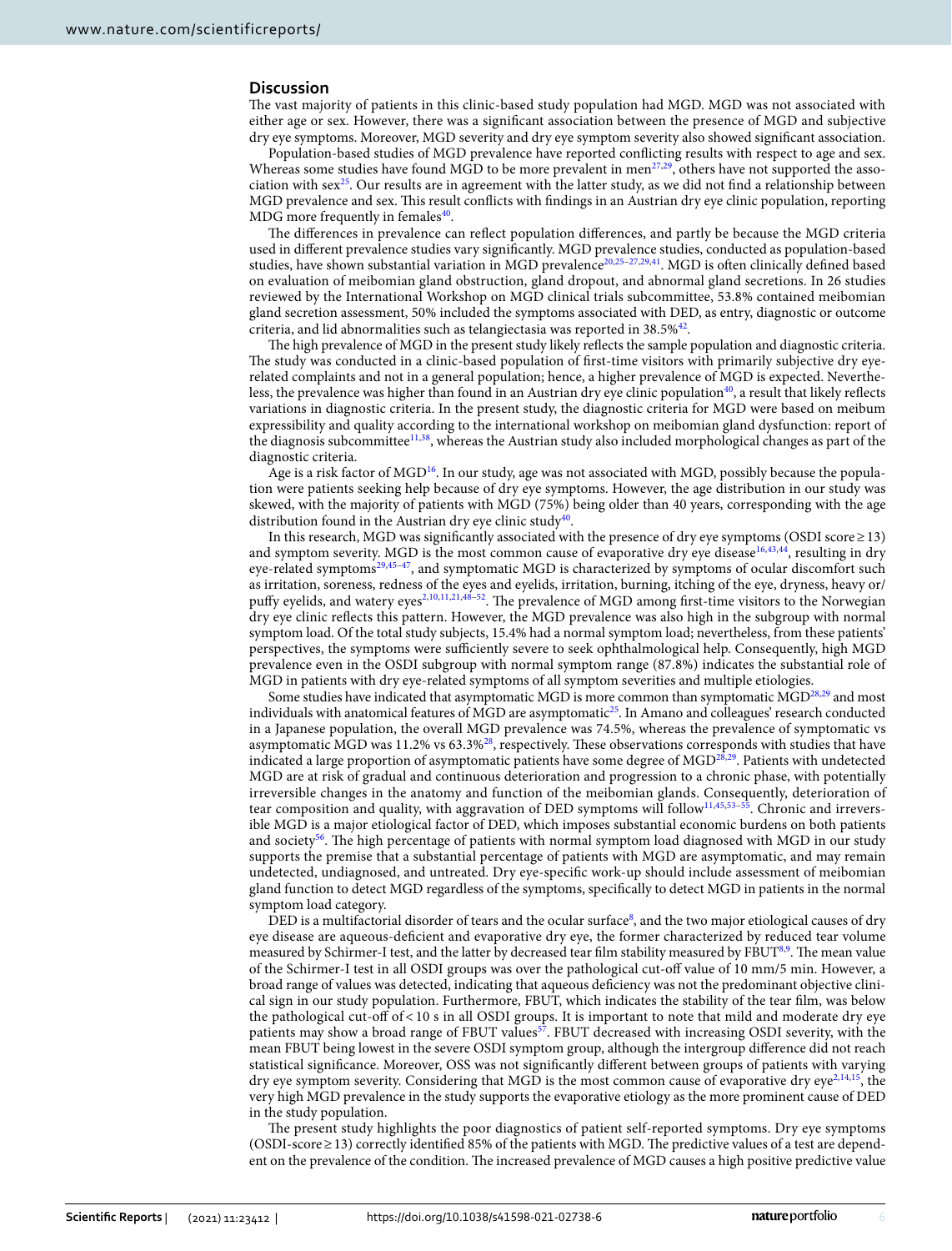and a low negative predictive value. Our study shows that in a population with a high prevalence of MGD, dry eye symptoms correctly predict 95% of cases of MGD. However, lack of symptoms only correctly predicts 14% of cases without MGD. The low diagnostic accuracy of dry eye symptoms highlights the importance of meibomian gland assessment in the dry eye work-up.

#### **Conclusions**

In sum, the overall MGD prevalence in this clinic-based Norwegian population was high and not associated with age and sex. Most patients had MGD with abnormal FBUT and normal Schirmer, supporting the signifcance of MGD as an underlying aetiological factor for evaporative dry eye disease. Our study shows that patient-reported dry eye symptoms have low diagnostic accuracy for MGD and that assessing the meibomian glands is essential and should be included as an integral part of the dry eye work-up to ensure correct diagnosis.

Received: 20 July 2021; Accepted: 22 November 2021 Published online: 03 December 2021

#### **References**

- <span id="page-6-0"></span>1. Tomlinson, A. & Khanal, S. Assessment of tear flm dynamics: Quantifcation approach. *Ocul. Surf.* **3**, 81–95 (2005).
- <span id="page-6-1"></span>2. Nelson, J. D. et al. The international workshop on meibomian gland dysfunction: Report of the definition and classification subcommittee. *Invest. Ophthalmol. Vis. Sci.* **52**, 1930–1937 (2011).
- <span id="page-6-2"></span>3. Miljanovic, B., Dana, R., Sullivan, D. A. & Schaumberg, D. A. Impact of dry eye syndrome on vision-related quality of life. *Am. J. Ophthalmol.* **143**, 409–415 (2007).
- <span id="page-6-3"></span>4. Friedman, N. J. Impact of dry eye disease and treatment on quality of life. *Curr. Opin. Ophthalmol.* **21**, 310–316 (2010).
- <span id="page-6-4"></span>5. Yamada, M., Mizuno, Y. & Shigeyasu, C. Impact of dry eye on work productivity. *ClinicoEcon. Outcomes Res. CEOR* **4**, 307–312 (2012).
- <span id="page-6-5"></span>6. Nichols, K. K. *et al.* Impact of dry eye disease on work productivity, and patients' satisfaction with over-the-counter dry eye treatments. *Invest. Ophthalmol. Vis. Sci.* **57**, 2975–2982 (2016).
- <span id="page-6-6"></span>7. Roth, G. A. *et al.* Te burden of cardiovascular diseases among US states, 1990–2016. *JAMA Cardiology* **3**, 375–389 (2018).
- <span id="page-6-7"></span>8. The Definition and Classification of Dry Eye Disease. Report of the definition and classification subcommittee of the International Dry Eye WorkShop (2007). *Ocul. Surf.* **5**, 75–92 (2007).
- <span id="page-6-8"></span>9. Craig, J. P. *et al.* TFOS DEWS II defnition and classifcation report. *Ocul. Surf.* **15**, 276–283 (2017).
- <span id="page-6-9"></span>10. Knop, E., Knop, N., Millar, T., Obata, H. & Sullivan, D. A. Te international workshop on meibomian gland dysfunction: Report of the subcommittee on anatomy, physiology, and pathophysiology of the meibomian gland. *Invest. Ophthalmol. Vis. Sci.* **52**, 1938–1978 (2011).
- <span id="page-6-23"></span>11. Tomlinson, A. *et al.* The international workshop on meibomian gland dysfunction: Report of the diagnosis subcommittee. *Invest. Ophthalmol. Vis. Sci.* **52**, 2006–2049 (2011).
- 12. Knop, E. *et al.* Meibomian glands: Part III. Dysfunction—argument for a discrete disease entity and as an important cause of dry eye. *Der Ophthalmologe: Zeitschrif der Deutschen Ophthalmologischen Gesellschaf* **106**, 966–979 (2009).
- <span id="page-6-10"></span>13. Nichols, K. K. et al. The international workshop on Meibomian gland dysfunction: Executive summary. *Invest. Ophthalmol. Vis. Sci.* **52**, 1922–1929 (2011).
- <span id="page-6-11"></span>14. Bron, A. J. & Tifany, J. M. Te contribution of Meibomian disease to dry eye. *Ocul. Surf.* **2**, 149–165 (2004).
- <span id="page-6-12"></span>15. Nichols, K. K. Te international workshop on Meibomian gland dysfunction: Introduction. *Invest. Ophthalmol. Vis. Sci.* **52**, 1917–1921 (2011).
- <span id="page-6-13"></span>16. Schaumberg, D. A. *et al.* The international workshop on Meibomian gland dysfunction: Report of the subcommittee on the epidemiology of, and associated risk factors for MGD. *Invest. Ophthalmol. Vis. Sci.* **52**, 1994–2005 (2011).
- <span id="page-6-14"></span>17. Bron, A. J., Benjamin, L. & Snibson, G. R. Meibomian gland disease Classifcation and grading of lid changes. *Eye* **5**(Pt 4), 395–411 (1991).
- 18. Butovich, I. A. Tear flm lipids. *Exp. Eye Res.* **117**, 4–27 (2013).
- <span id="page-6-15"></span>19. McCulley, J. P. & Shine, W. E. Te lipid layer: Te outer surface of the ocular surface tear flm. *Biosci. Rep.* **21**, 407–418 (2001).
- <span id="page-6-16"></span>20. Hom, M. M., Martinson, J. R., Knapp, L. L. & Paugh, J. R. Prevalence of Meibomian gland dysfunction. *Optom. Vis. Sci.* **67**, 710–712 (1990).
- <span id="page-6-29"></span>21. Den, S. *et al.* Association between meibomian gland changes and aging, sex, or tear function. *Cornea* **25**, 651–655 (2006).
- 22. Nien, C. J. *et al.* Efects of age and dysfunction on human meibomian glands. *Arch. Ophthalmol. (Chicago, IL: 1960)* **129**, 462–469 (2011).
- 23. Moss, S. E., Klein, R. & Klein, B. E. Prevalence of dry eye subtypes in clinical optometry practice. *Arch. Ophthal. (Chicago, IL: 1960)* **118**, 1264–1268 (2000).
- <span id="page-6-17"></span>24. Hykin, P. G. & Bron, A. J. Age-related morphological changes in lid margin and meibomian gland anatomy. *Cornea* **11**, 334–342 (1992).
- <span id="page-6-18"></span>25. Schein, O. D., Munoz, B., Tielsch, J. M., Bandeen-Roche, K. & West, S. Prevalence of dry eye among the elderly. *Am. J. Ophthalmol.* **124**, 723–728 (1997).
- <span id="page-6-19"></span>26. Jie, Y., Xu, L., Wu, Y. Y. & Jonas, J. B. Prevalence of dry eye among adult Chinese in the Beijing Eye Study. *Eye (Lond.)* **23**, 688–693 (2009).
- <span id="page-6-21"></span>27. Siak, J. J. *et al.* Prevalence and risk factors of meibomian gland dysfunction: Te Singapore Malay eye study. *Cornea* **31**, 1223–1228 (2012).
- <span id="page-6-20"></span>28. Amano, S. & Inoue, K. Clinic-based study on meibomian gland dysfunction in Japan. *Invest. Ophthalmol. Vis. Sci.* **58**, 1283–1287 (2017).
- <span id="page-6-22"></span>29. Viso, E., Rodriguez-Ares, M. T., Abelenda, D., Oubina, B. & Gude, F. Prevalence of asymptomatic and symptomatic meibomian gland dysfunction in the general population of Spain. *Invest. Ophthalmol. Vis. Sci.* **53**, 2601–2606 (2012).
- <span id="page-6-24"></span>30. Centers for Disease Control and Prevention (CDC), O.o.W.a.C.D. Principles of Epidemiology in Public Health Practice. In *An Introduction to Applied Epidemiology and Biostatistics*, Vol. SELF-STUDY\_Course SS1978 3-10 (U.S. Department of Health and Human Services, 2012).
- <span id="page-6-25"></span>31. Howell, B. S. E. D. *Encyclopedia of Statistics in Behavioral Science* (Wiley, 2005).
- <span id="page-6-26"></span>32. Methodologies to Diagnose and Monitor Dry Eye Disease. Report of the Diagnostic Methodology Subcommittee of the International Dry Eye WorkShop. *Ocul. Surf.* **5**, 108–152 (2007).
- <span id="page-6-27"></span>33. Schifman, R. M., Christianson, M. D., Jacobsen, G., Hirsch, J. D. & Reis, B. L. Reliability and validity of the Ocular Surface Disease Index. *Arch. Ophthalmol. (Chicago, IL.: 1960)* **118**, 615–621 (2000).
- <span id="page-6-28"></span>34. Grubbs, J. R. Jr., Tolleson-Rinehart, S., Huynh, K. & Davis, R. M. A review of quality of life measures in dry eye questionnaires. *Cornea* **33**, 215–218 (2014).

7